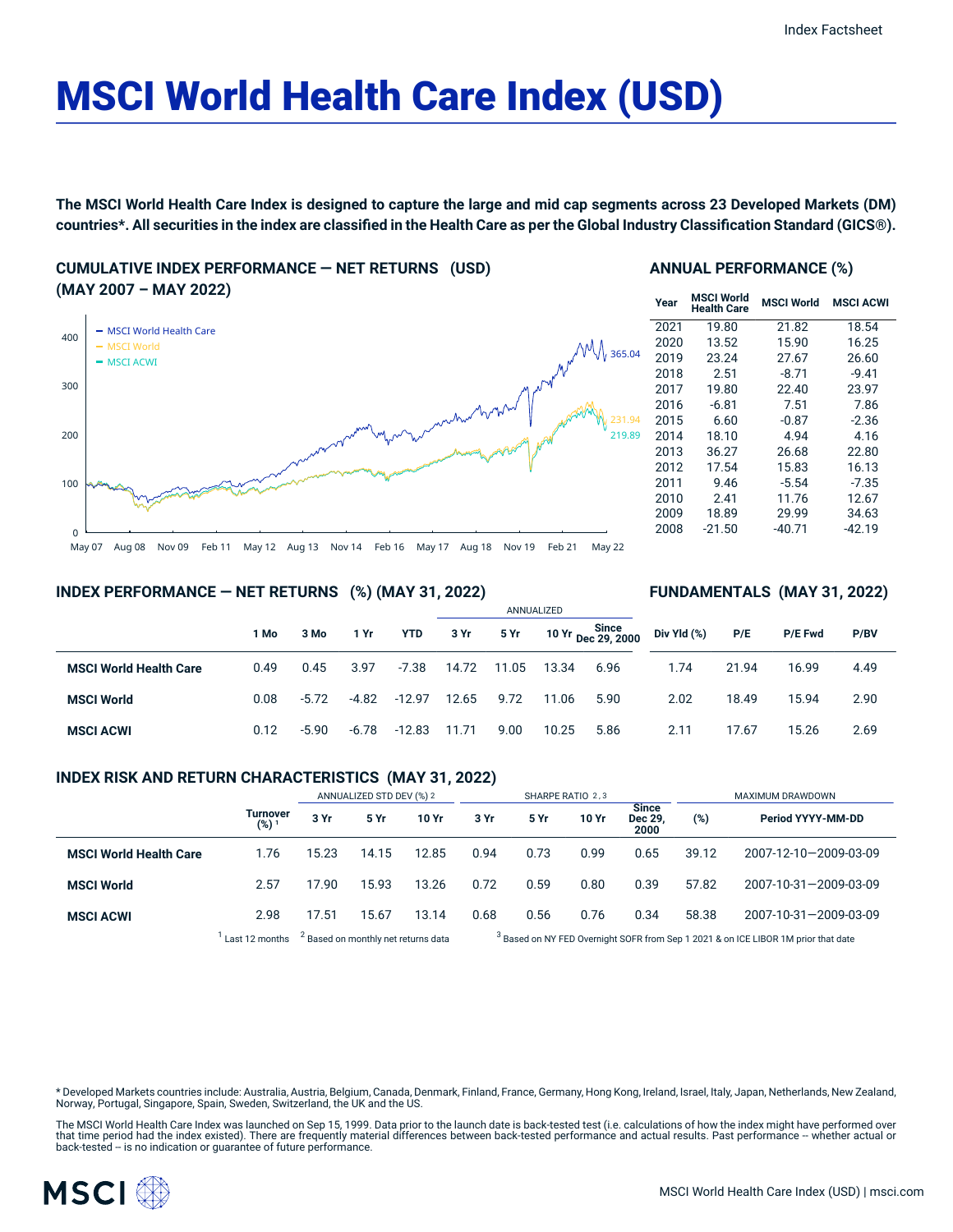#### **INDEX CHARACTERISTICS**

| <b>MSCI World Health Care</b> |  |
|-------------------------------|--|
| 153                           |  |
|                               |  |
| <b>Mkt Cap (USD Millions)</b> |  |
| 7,234,017.22                  |  |
| 472.630.13                    |  |
| 1.182.02                      |  |
| 47.281.16                     |  |
| 16.948.85                     |  |
|                               |  |

## **TOP 10 CONSTITUENTS**

| <b>MSCI World Health Care</b> |                          | <b>Country</b> | <b>Float Adi Mkt Cap</b><br>(USD Billions) | Index      |
|-------------------------------|--------------------------|----------------|--------------------------------------------|------------|
| 153                           |                          |                |                                            | Wt. $(\%)$ |
| ıts                           | JOHNSON & JOHNSON        | US             | 472.63                                     | 6.53       |
| <b>Mkt Cap (USD Millions)</b> | UNITEDHEALTH GROUP       | US             | 467.89                                     | 6.47       |
| 7,234,017.22                  | <b>PFIZER</b>            | US             | 297.71                                     | 4.12       |
| 472,630.13                    | <b>ABBVIE</b>            | US             | 260.53                                     | 3.60       |
| 1,182.02                      | LILLY (ELI) & COMPANY    | US             | 254.86                                     | 3.52       |
|                               | ROCHE HOLDING GENUSS     | CН             | 239.23                                     | 3.31       |
| 47.281.16<br>16.948.85        | <b>MERCK &amp; CO</b>    | US             | 232.46                                     | 3.21       |
|                               | THERMO FISHER SCIENTIFIC | US             | 223.65                                     | 3.09       |
|                               | ABBOTT LABORATORIES      | US             | 207.70                                     | 2.87       |
|                               | <b>ASTRAZENECA</b>       | GB             | 204.10                                     | 2.82       |
|                               | Total                    |                | 2.860.77                                   | 39.55      |

# **FACTORS - KEY EXPOSURES THAT DRIVE RISK AND RETURN MSCI FACTOR BOX**



# **O** Pharmaceuticals 41.33% **O** Health Care Equipment 15.94% **O** Biotechnology 13.01% Life Sciences Tools & Services 10.2% Managed Health Care 9.88% Health Care Services 4.18% Health Care Supplies 1.95% Health Care Distributors 1.51% Health Care Facilities 1.05% 13.01% 15.94% 10.2% 9.88% 4.18% 1.95% 1.51% 1.05% 0.96% 41.33%

Health Care Technology 0.96%

**SUB-INDUSTRY WEIGHTS**

**VALUE**  $\overline{\bullet}$ **Relatively Inexpensive Stocks LOW SIZE** м١ **Smaller Companies MOMENTUM Rising Stocks QUALITY** ධ **Sound Balance Sheet Stocks YIELD Cash Flow Paid Out LOW VOLATILITY**  $\sqrt{V}$ **Lower Risk Stocks**

**MSCI FaCS**

MSCI FaCS provides absolute factor exposures relative to a broad global index - MSCI ACWI IMI.

Neutral factor exposure (FaCS = 0) represents MSCI ACWI IMI.



# **COUNTRY WEIGHTS**